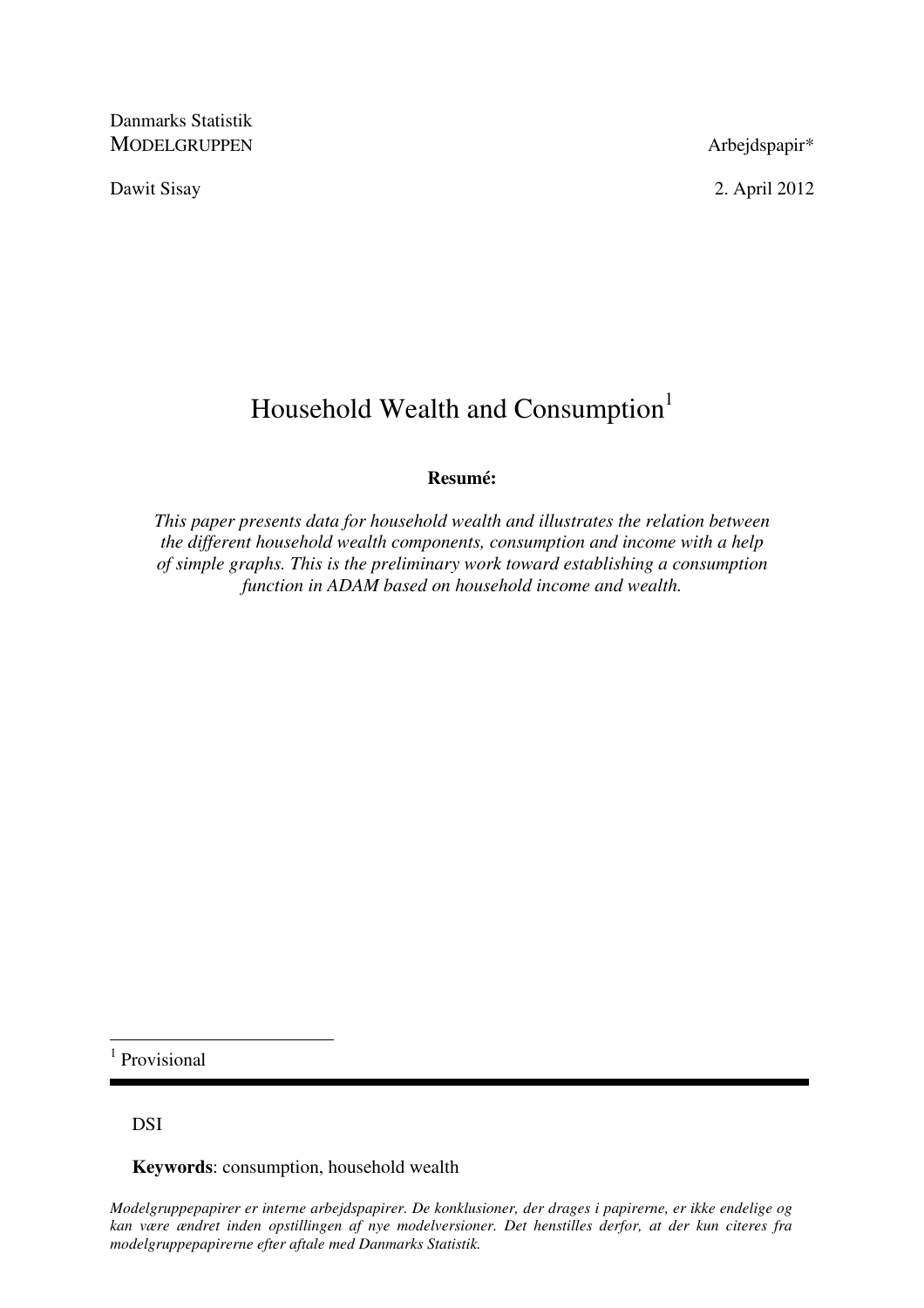### 1. Introduction

In ADAM, as in most macro models, private consumption is defined to be a function of income and wealth. The estimated long term relation is given as

$$
log(cpuxh / pcpuxh) = 0.9 * log(ydl \_hc / pcpuxh)
$$
  
+0.1 \* log(wcp / pcpuxh) - 0.196 (1)

Where *cpuxh* is private consumption excluding housing, *ydl\_hc* is long term disposable income, *wcp* is private sector wealth.

Equation 1 implies, a rise (fall) in wealth/consumption ratio leads to a rise (fall) in consumption/income ratio. Figure 1 demonstrates. However, this positive relationship between consumption ratio and wealth ratio for the private sector cease to hold beginning the end of the 1990s. In addition, wealth for the private sector as a whole fails to reflect the role of share prices in explaining consumption, this is because what is asset for households is liability for corporations, and thus will cancel out. With wealth for the household sector only, the role of asset prices can be highlighted. In the following we present the data for household wealth, consumption and income.





# 2. Household wealth and Consumption

The use of data for households is theoretically more adequate when modeling private consumption. Household wealth, *wch*, consists of housing wealth, financial wealth and pension fund, i.e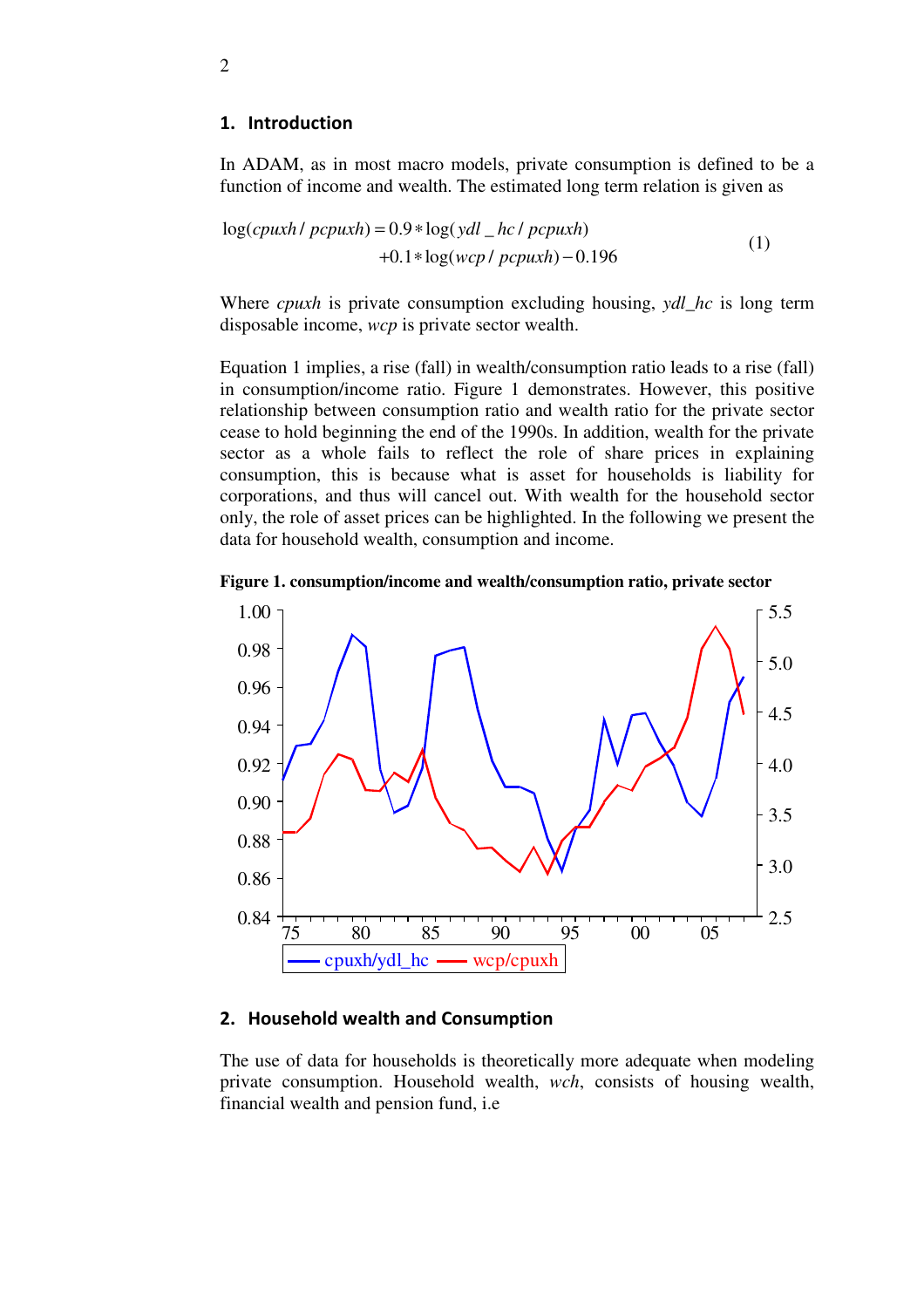$$
wch = kknbhl * knbhl + whe + kncb + wn_h - -wp
$$
  
+[(wpio\_bf + wpco\_bf) \* (1 - tsyp)  
+(wp - wpio\_bf - wpco\_bf) \* (1 - tss0 - tssp0 - tssp1 - tssp1)] \* kwps

All variables are as defined in ADAM. Data before 1994 for household financial wealth, *wn\_h*, is obtained from national bank.

Figure 2a shows the relation between consumption ratio and household wealth ratio. In contrast to figure 1, one can see a clear positive relation between the two ratios in recent periods. The wealth ratio is detrended to take out the observed growing propensity to save and the trend in housing wealth, see figure 2b  $\&$  2d. The detrended wealth ratio is the residual from regressing wealth ratio on a trend and constant. Figure 2b shows the relation between consumption and housing wealth. The role of housing wealth in explaining consumption is significant particularly in early periods. Figure 2c shows the relation between consumption and financial wealth. The relation between financial wealth and consumption is not consistent throughout the sample period. In the early periods a rise (fall) in consumption ratio is accompanied with a fall (rise) in financial wealth, this coincides with the positive relation between housing wealth and consumption such that a rise in consumption drives saving down. In recent times there is a tendency for consumption to follow financial wealth. Figure 2d shows the relation between consumption and pension fund. Pension savings have been growing through the sample period considered. Finally figure 2e shows the relation between consumption and share price *pws\_kax*. One can see a clear positive relation between consumption ratio and share price in recent years, which is not apparent in figure 1.

#### **Figure 2. consumption, wealth and share price**